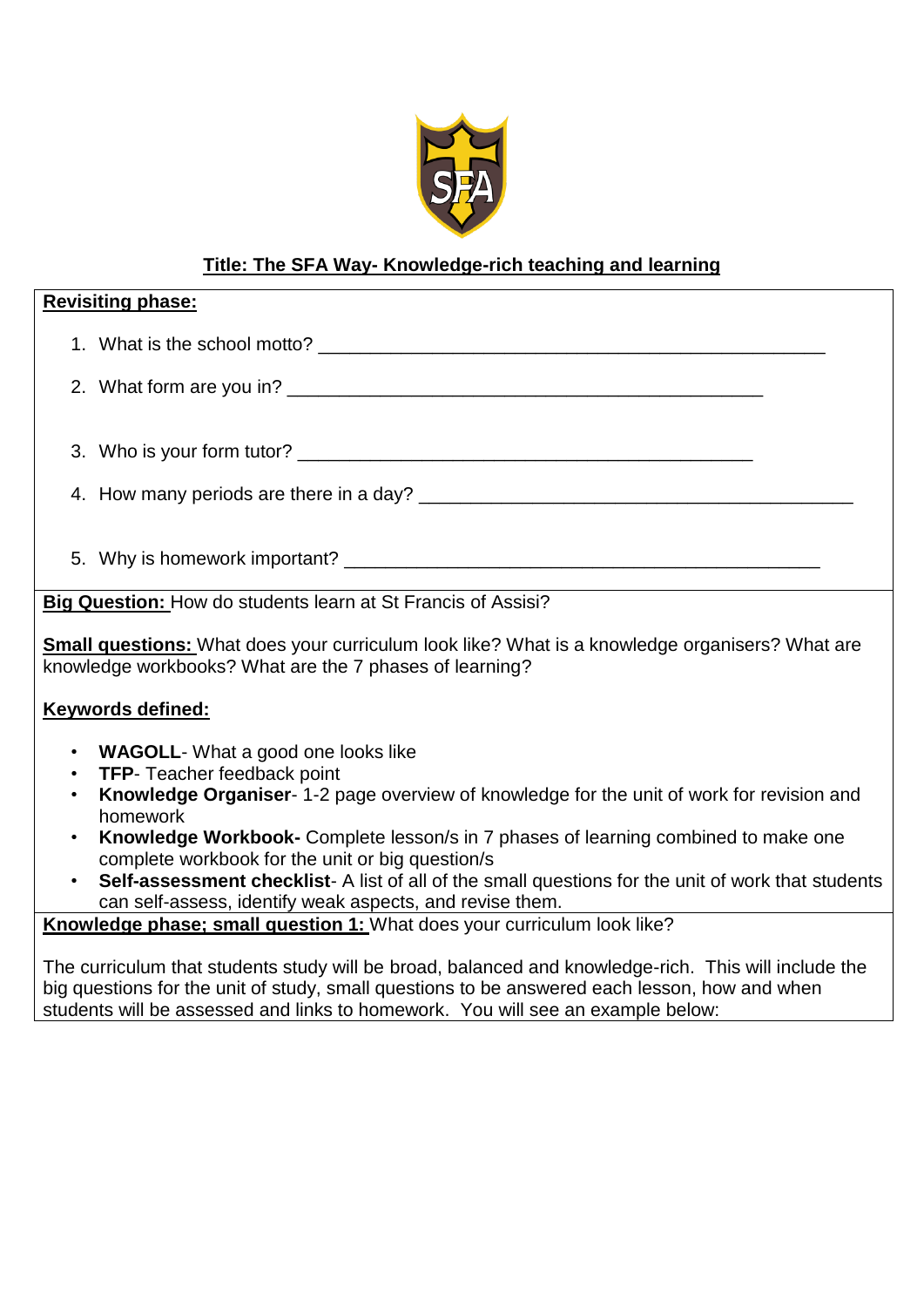| Calendar | Big                | <b>Small Questions</b>                                        | Assessment                             | Homework                     |
|----------|--------------------|---------------------------------------------------------------|----------------------------------------|------------------------------|
|          | Question/Theme     |                                                               | Opportunities and                      |                              |
|          |                    |                                                               | Criteria. Teacher                      |                              |
|          |                    |                                                               | feedback point (TFP)                   |                              |
| Autumn 1 | How and why do     | 1. What is the difference between a natural and               | 11- Examine how the                    | L3- Explain how              |
|          | landscapes vary    | built environment?                                            | landscape varies across                | is the land used             |
|          | throughout the     | 2. How do upland and lowland landscapes                       | Britain (AO1, AO2)                     | in upland                    |
|          | UK?                | compare?                                                      |                                        | regions of the               |
|          |                    | 3. Describe the 3 main rock types in the UK                   | L2- Explain how Geology                | UK such as the               |
|          | <b>Distinctive</b> | 4. Explain how the rock types influence the                   | affects the British                    | Grampian                     |
|          | Landscapes         | landscape throughout Britain                                  | landscape (AO1, AO2) TFP               | Mountains and                |
|          |                    | 5. What are the differences in the temperatures               |                                        | the Lake                     |
|          |                    | and precipitation in the British Isles?                       | L3- Analyse how varying                | District?                    |
|          |                    | 6. What are the different weathering processes?               | climate affects the                    | (Extended-                   |
|          |                    | 7. How does varying climate influence the UK                  | landscape of the UK (AO2-              | writing)                     |
|          |                    | landscape?                                                    | A <sub>04</sub>                        |                              |
|          |                    | 8. How are the UK's coastlines eroded?                        |                                        | 16- Examine the              |
|          |                    | 9. How does rock type affect the form and rate of<br>erosion? | L4- Examine how the UK's               | reasons for the              |
|          |                    | 10. How are concordant and discordant coastlines              | coastline is eroded (AO1,<br>A02)- TFP | varving coastal<br>landforms |
|          |                    | formed?                                                       |                                        | throughout the               |
|          |                    | 11. Why do caves, arches, stacks, stumps form on              | L5- Analyse the different              | UK due to                    |
|          |                    | headlands of hard rock coasts?                                | landforms associated with              | erosional                    |
|          |                    | 12. How is material transported along the                     | coastal erosion created                | processes                    |
|          |                    | coastline?                                                    | due varying geology (AO1,              | (Mind-map)                   |
|          |                    | 13. How are spits formed due to deposition of                 | A02)                                   |                              |
|          |                    | sediment?                                                     |                                        |                              |
|          |                    | 14. How is the UK coast managed/protected (Hard               |                                        |                              |
|          |                    | and Soft engineering)?                                        |                                        |                              |

## **Consolidation questions:**

**What will the curriculum map for each department include?**

**In your opinion, which feature is the most important and why?**

**Knowledge phase; small question 2:** What is a knowledge organisers?

Knowledge organisers will act as an overview of knowledge related to the big and small questions within the forthcoming topic being studied, and shared at the beginning of the unit to support quick-fire revision and homework. They will feature at the beginning of the complete knowledge workbook. You will see an example below:



**Consolidation questions:**

**How will you use your knowledge organisers?**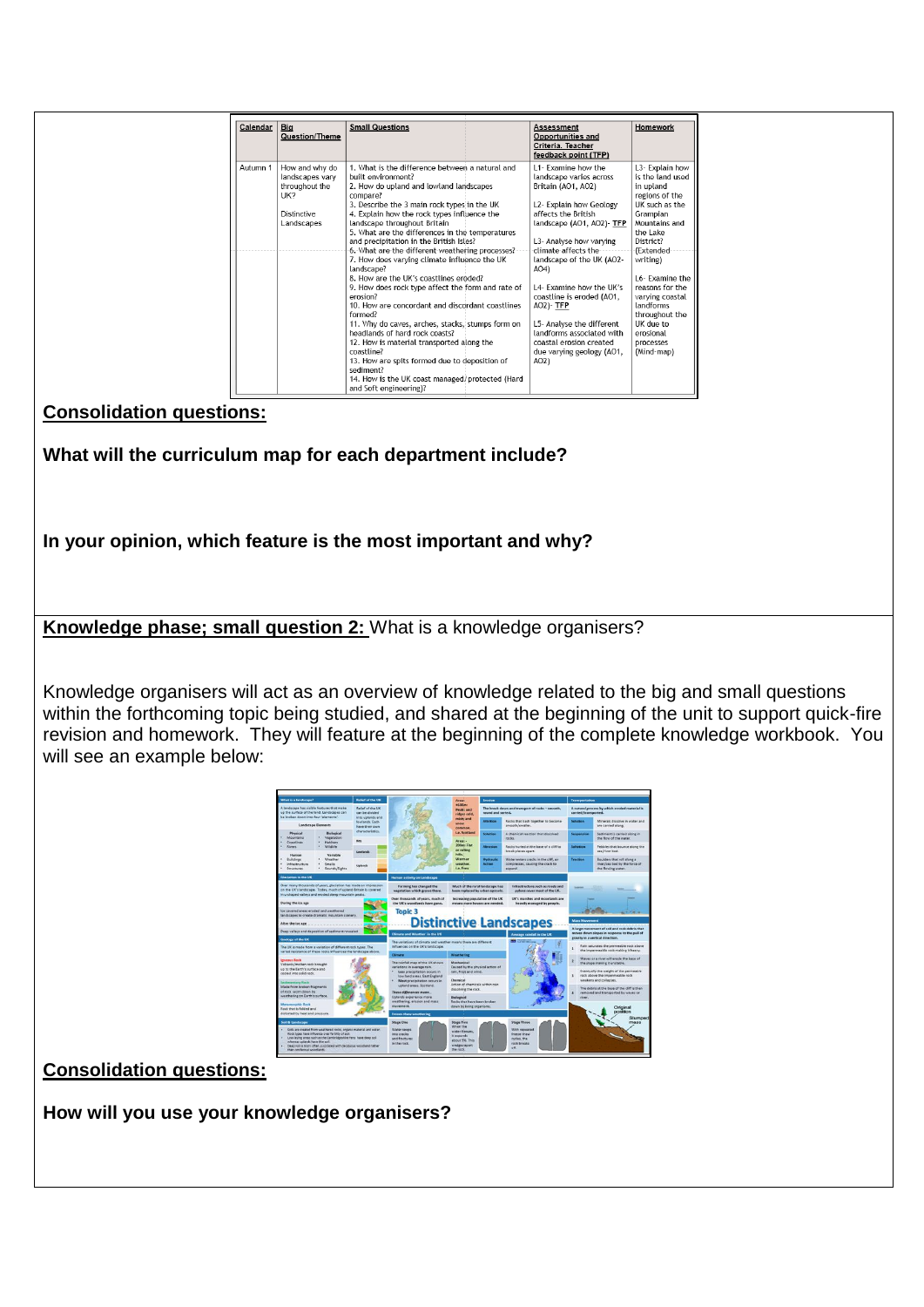## **Why will this be helpful to you?**

## **Knowledge phase; small question 3:** Why use knowledge workbooks?

• Knowledge workbooks will act as a central source of information for students in lessons that contain the phases of learning. Each workbook will provide every student with the challenging knowledge they are entitled to, removing low level learning via note taking, and puts retrieval, knowledge and testing at the heart of their learning. Each knowledge workbook will include a self-assessment checklist for self-reflection and revision. This applies to all subjects other than Maths whereby students will be creating their own knowledge exercise books.

## **Consolidation questions:**

**Why will knowledge workbooks help you to learn?** 

## **What will they include?**

**Knowledge phase; small question 4:** What are the 7 phases of learning?

Please watch the video link below and consider why repetition of learning is important.

<https://www.youtube.com/watch?v=ZO8abw3DHxs>

- 1. **Revisiting phase-** Remembering knowledge from previous learning
- 2. **Title, big and small questions, keywords defined-**The Introductions to the lesson, the small questions that will be answered during the lesson and the meaning of key words
- 3. **Knowledge phase-** Reading, absorbing, watching and discussing new knowledge whilst highlighting and annotating your workbook
- 4. **Consolidation phase-** Planned thinking time for you to re-call the knowledge you have just learned and check that you know it
- 5. **Application phase-** Preparations for the testing phase via planning or looking at a WAGOLL
- 6. **Testing phase-** Exam style question/s to test student learning during the lesson in timed conditions with assessment criteria for self-assessment
- 7. **Homework phase-** Further application of knowledge, followed by a high stakes quiz/test during revisiting phase of the following lesson.

#### **Consolidation questions:**

**In your opinion, which are the 3 most important phases for your learning and why? Plot the appropriate phase number in the diamond nine overleaf.**